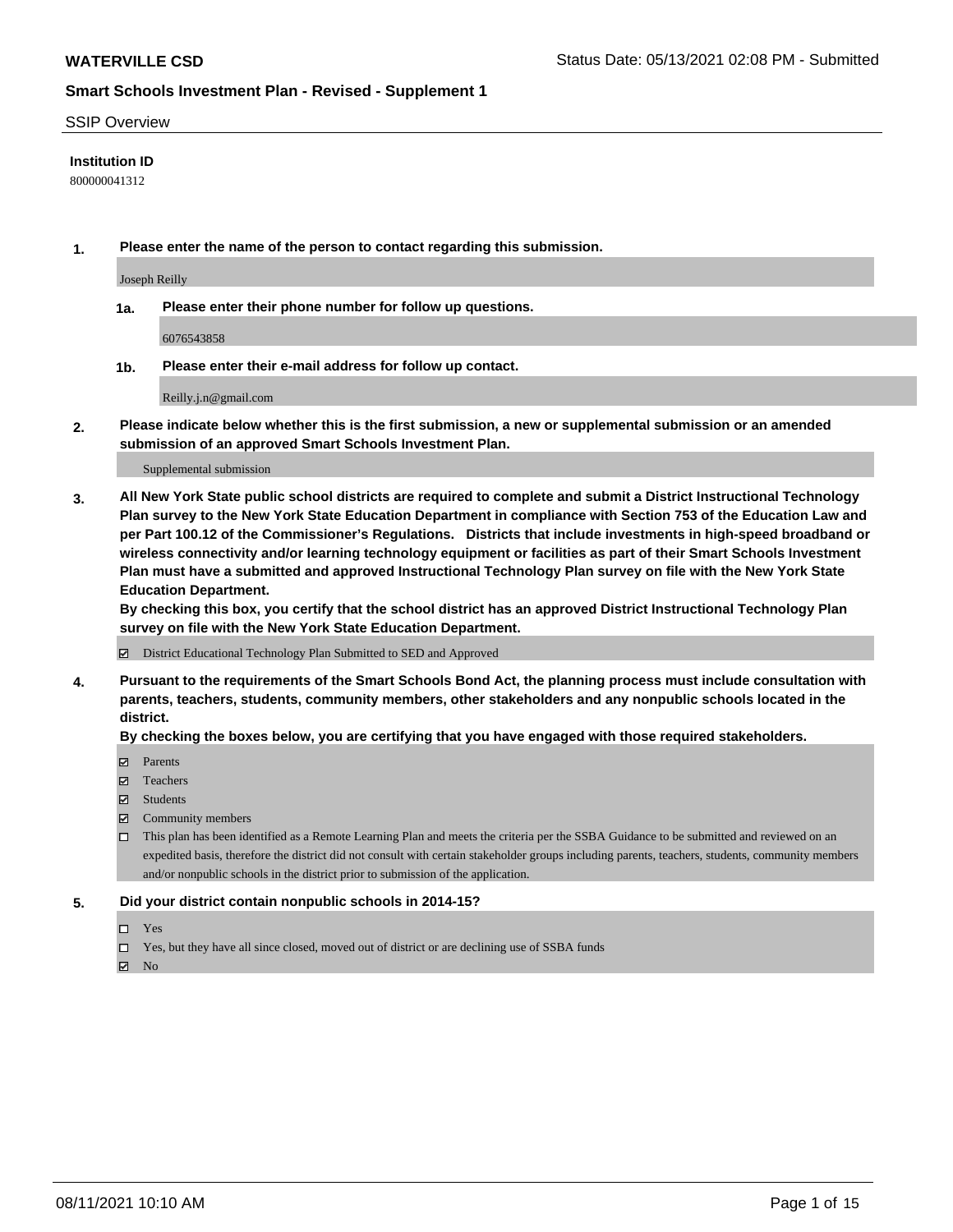### SSIP Overview

**6. Certify that the following required steps have taken place by checking the boxes below:**

- The district developed and the school board approved a preliminary Smart Schools Investment Plan.
- The preliminary plan was posted on the district website for at least 30 days. The district included an address to which any written comments on the plan should be sent.
- The school board conducted a hearing that enabled stakeholders to respond to the preliminary plan. This hearing may have occured as part of a normal Board meeting, but adequate notice of the event must have been provided through local media and the district website for at least two weeks prior to the meeting.
- The district prepared a final plan for school board approval and such plan has been approved by the school board.
- $\boxtimes$  The final proposed plan that has been submitted has been posted on the district's website.
- This Plan has been identified as a Remote Learning Plan and meets the criteria per the SSBA Guidance to be submitted and reviewed on an expedited basis, therefore this plan has not met certain stakeholder engagement requirements including, consulting with nonpublic schools in advance of plan submission, having the school board conduct a hearing on the plan and/or posting the plan to the district website for a minimum of 30 days. This district will post the Remote Learning Plan to the district's website upon submission of the application.
- **6a. Please upload the proposed Smart Schools Investment Plan (SSIP) that was posted on the district's website, along with any supporting materials. Note that this should be different than your recently submitted Educational Technology Survey. The Final SSIP, as approved by the School Board, should also be posted on the website and remain there during the course of the projects contained therein.**

Smart Bond consolidation Presentation.pdf

**6b. Enter the webpage address where the final Smart Schools Investment Plan is posted. The Plan should remain posted for the life of the included projects.**

https://www.watervillecsd.org/Page/2577

**7. Please enter an estimate of the total number of students and staff that will benefit from this Smart Schools Investment Plan based on the cumulative projects submitted to date.**

960

**8. An LEA/School District may partner with one or more other LEA/School Districts to form a consortium to pool Smart Schools Bond Act funds for a project that meets all other Smart School Bond Act requirements. Each school district participating in the consortium will need to file an approved Smart Schools Investment Plan for the project and submit a signed Memorandum of Understanding that sets forth the details of the consortium including the roles of each respective district.**

 $\Box$  The district plans to participate in a consortium to partner with other school district(s) to implement a Smart Schools project.

**9. Please enter the name and 6-digit SED Code for each LEA/School District participating in the Consortium.**

| <b>Partner LEA/District</b> | <b>ISED BEDS Code</b> |
|-----------------------------|-----------------------|
| (No Response)               | (No Response)         |

**10. Please upload a signed Memorandum of Understanding with all of the participating Consortium partners.**

(No Response)

**11. Your district's Smart Schools Bond Act Allocation is:**

\$997,805

**12. Final 2014-15 BEDS Enrollment to calculate Nonpublic Sharing Requirement**

|            | <b>Public Enrollment</b> | l Nonpublic Enrollment | Total Enrollment | I Nonpublic Percentage |
|------------|--------------------------|------------------------|------------------|------------------------|
| Enrollment | 774                      |                        | 774.00           | 0.00                   |

**13. This table compares each category budget total, as entered in that category's page, to the total expenditures listed in the category's expenditure table. Any discrepancies between the two must be resolved before submission.**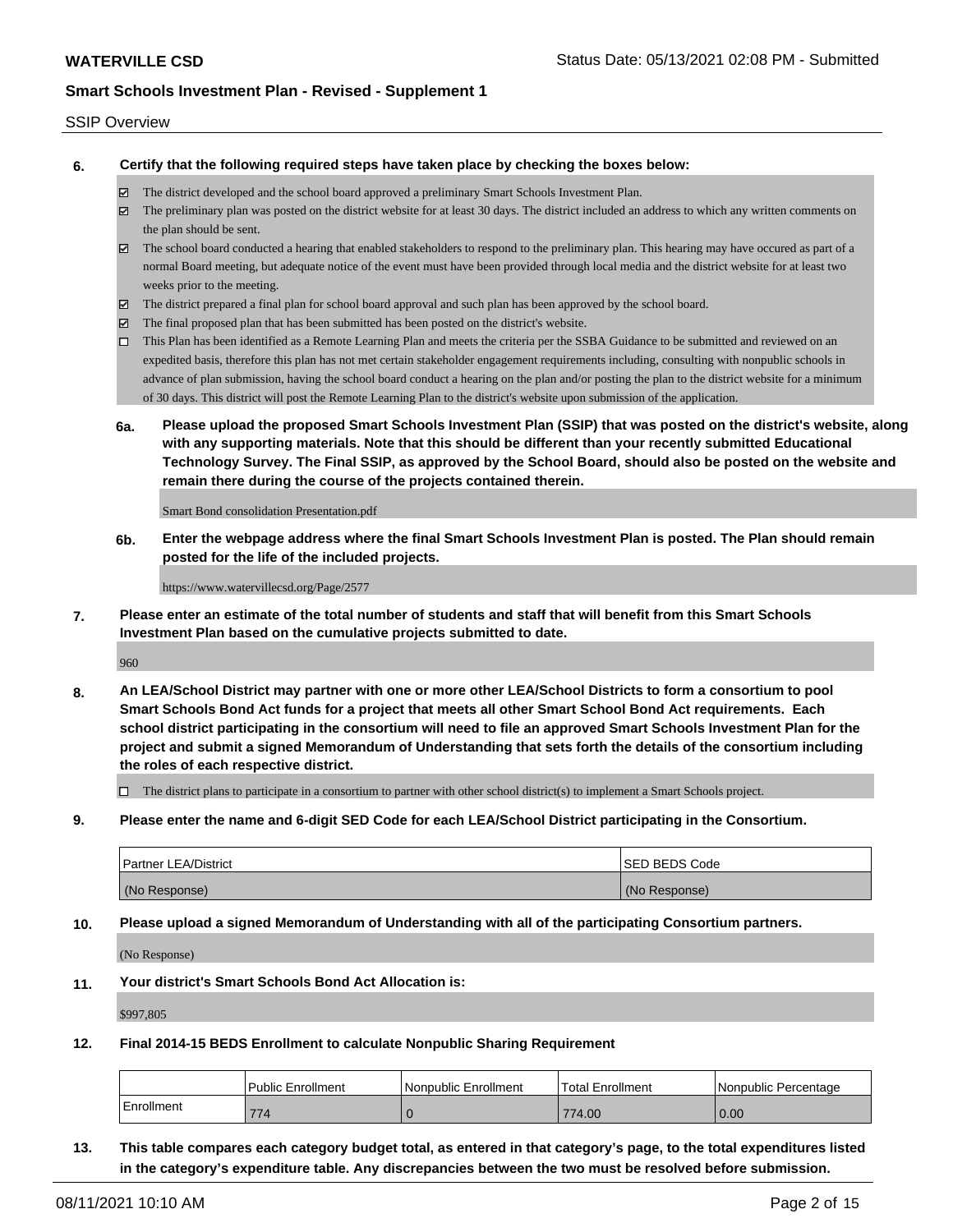# SSIP Overview

|                                                 | Sub-Allocations | <b>Expenditure Totals</b> | Difference |
|-------------------------------------------------|-----------------|---------------------------|------------|
|                                                 |                 |                           |            |
| <b>School Connectivity</b>                      | 0.00            | 0.00                      | 0.00       |
| <b>Connectivity Projects for</b><br>Communities | 0.00            | 0.00                      | 0.00       |
| Classroom Technology                            | 0.00            | 0.00                      | 0.00       |
| Pre-Kindergarten Classrooms                     | 99,270.00       | 99.270.00                 | 0.00       |
| Replace Transportable<br>Classrooms             | 0.00            | 0.00                      | 0.00       |
| <b>High-Tech Security Features</b>              | 0.00            | 0.00                      | 0.00       |
| Nonpublic Loan                                  | 0.00            | 0.00                      | 0.00       |
| Totals:                                         | 99,270          | 99,270                    | 0          |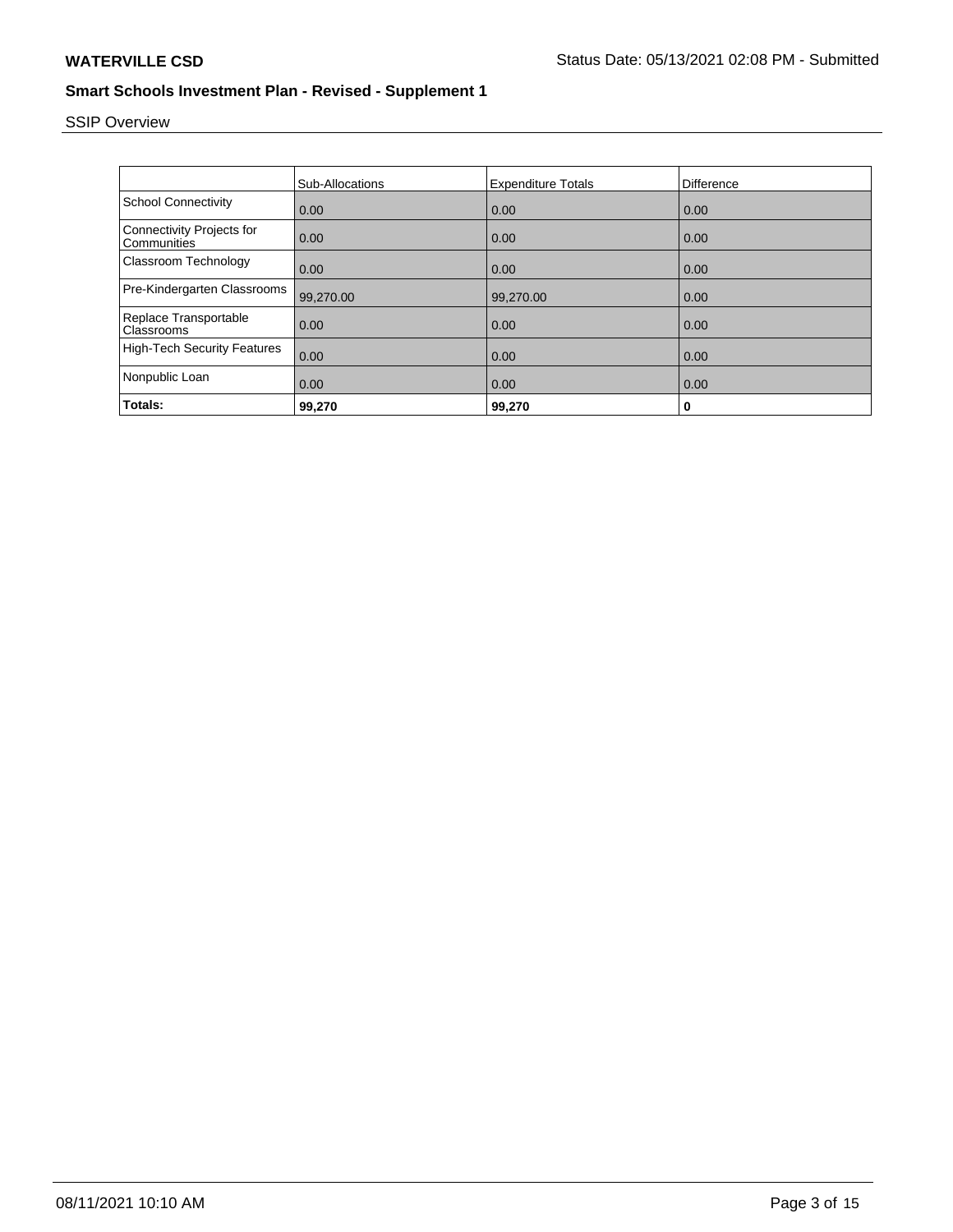School Connectivity

- **1. In order for students and faculty to receive the maximum benefit from the technology made available under the Smart Schools Bond Act, their school buildings must possess sufficient connectivity infrastructure to ensure that devices can be used during the school day. Smart Schools Investment Plans must demonstrate that:**
	- **• sufficient infrastructure that meets the Federal Communications Commission's 100 Mbps per 1,000 students standard currently exists in the buildings where new devices will be deployed, or**
	- **• is a planned use of a portion of Smart Schools Bond Act funds, or**
	- **• is under development through another funding source.**

**Smart Schools Bond Act funds used for technology infrastructure or classroom technology investments must increase the number of school buildings that meet or exceed the minimum speed standard of 100 Mbps per 1,000 students and staff within 12 months. This standard may be met on either a contracted 24/7 firm service or a "burstable" capability. If the standard is met under the burstable criteria, it must be:**

**1. Specifically codified in a service contract with a provider, and**

**2. Guaranteed to be available to all students and devices as needed, particularly during periods of high demand, such as computer-based testing (CBT) periods.**

**Please describe how your district already meets or is planning to meet this standard within 12 months of plan submission.**

(No Response)

**1a. If a district believes that it will be impossible to meet this standard within 12 months, it may apply for a waiver of this requirement, as described on the Smart Schools website. The waiver must be filed and approved by SED prior to submitting this survey.**

 $\Box$  By checking this box, you are certifying that the school district has an approved waiver of this requirement on file with the New York State Education Department.

**2. Connectivity Speed Calculator (Required). If the district currently meets the required speed, enter "Currently Met" in the last box: Expected Date When Required Speed Will be Met.**

|                  | l Number of     | Required Speed | Current Speed in | Expected Speed  | Expected Date                           |
|------------------|-----------------|----------------|------------------|-----------------|-----------------------------------------|
|                  | <b>Students</b> | In Mbps        | l Mbps           | to be Attained  | When Required                           |
|                  |                 |                |                  |                 | l Within 12 Months ISpeed Will be Met l |
| Calculated Speed | (No Response)   | 0.00           | (No Response)    | l (No Response) | l (No Response)                         |

**3. Describe how you intend to use Smart Schools Bond Act funds for high-speed broadband and/or wireless connectivity projects in school buildings.**

(No Response)

**4. Describe the linkage between the district's District Instructional Technology Plan and how the proposed projects will improve teaching and learning. (There should be a link between your response to this question and your responses to Question 1 in Section IV - NYSED Initiatives Alignment: "Explain how the district use of instructional technology will serve as a part of a comprehensive and sustained effort to support rigorous academic standards attainment and performance improvement for students."** 

**Your answer should also align with your answers to the questions in Section II - Strategic Technology Planning and the associated Action Steps in Section III - Action Plan.)**

(No Response)

**5. If the district wishes to have students and staff access the Internet from wireless devices within the school building, or in close proximity to it, it must first ensure that it has a robust Wi-Fi network in place that has sufficient bandwidth to meet user demand.**

**Please describe how you have quantified this demand and how you plan to meet this demand.**

(No Response)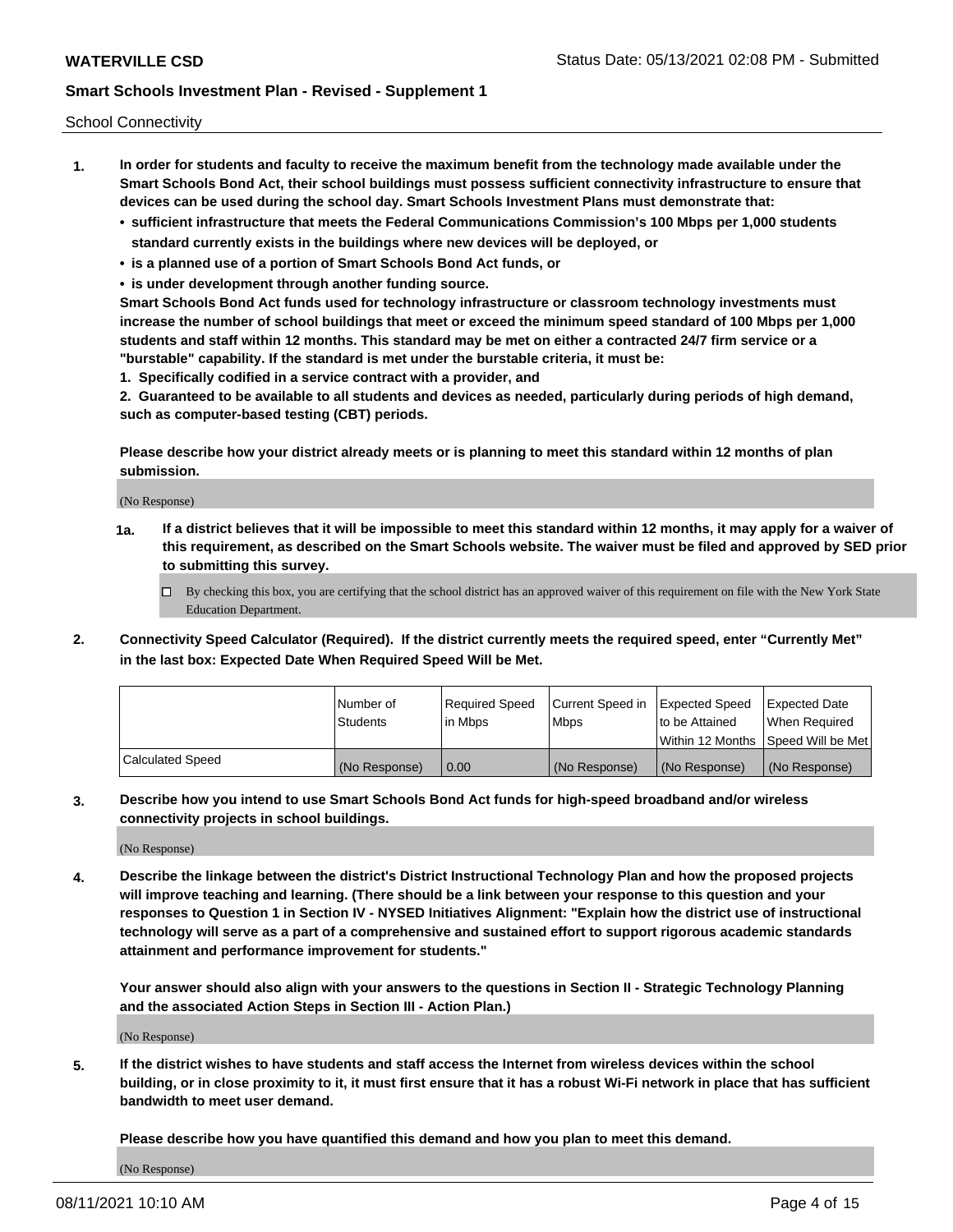School Connectivity

**6. Smart Schools plans with any expenditures in the School Connectivity category require a project number from the Office of Facilities Planning. Districts must submit an SSBA LOI and receive project numbers prior to submitting the SSIP. As indicated on the LOI, some projects may be eligible for a streamlined review and will not require a building permit.**

**Please indicate on a separate row each project number given to you by the Office of Facilities Planning.**

| Project Number |  |
|----------------|--|
| (No Response)  |  |

**7. Certain high-tech security and connectivity infrastructure projects may be eligible for an expedited review process as determined by the Office of Facilities Planning.**

### **Was your project deemed eligible for streamlined review?**

(No Response)

### **8. Include the name and license number of the architect or engineer of record.**

| Name          | License Number |
|---------------|----------------|
| (No Response) | (No Response)  |

### **9. Public Expenditures – Loanable (Counts toward the nonpublic loan calculation)**

| Select the allowable expenditure type.<br>Repeat to add another item under each type. | <b>PUBLIC</b> Items to be<br>l Purchased | Quantity           | Cost Per Item    | <b>Total Cost</b> |
|---------------------------------------------------------------------------------------|------------------------------------------|--------------------|------------------|-------------------|
| (No Response)                                                                         | (No Response)                            | l (No<br>Response) | (No<br>Response) | $\overline{0.00}$ |
|                                                                                       |                                          | O                  | 0.00             |                   |

## **10. Public Expenditures – Non-Loanable (Does not count toward nonpublic loan calculation)**

| Select the allowable expenditure<br>type.<br>Repeat to add another item under<br>each type. | <b>PUBLIC</b> Items to be purchased | Quantity      | Cost per Item | <b>Total Cost</b> |
|---------------------------------------------------------------------------------------------|-------------------------------------|---------------|---------------|-------------------|
| (No Response)                                                                               | (No Response)                       | (No Response) | (No Response) | 0.00              |
|                                                                                             |                                     |               | 0.00          |                   |

### **11. Final 2014-15 BEDS Enrollment to calculate Nonpublic Sharing Requirement (no changes allowed.)**

|            | Public Enrollment | Nonpublic Enrollment | 'Total Enrollment | l Nonpublic Percentage |
|------------|-------------------|----------------------|-------------------|------------------------|
| Enrollment | 774               |                      | 774.00            | 0.00                   |

### **12. Total Public Budget - Loanable (Counts toward the nonpublic loan calculation)**

|                                                 | Public Allocations | Estimated Nonpublic Loan<br>Amount | <b>Estimated Total Sub-Allocations</b> |
|-------------------------------------------------|--------------------|------------------------------------|----------------------------------------|
| Network/Access Costs                            | (No Response)      | 0.00                               | 0.00                                   |
| School Internal Connections and<br>l Components | (No Response)      | 0.00                               | 0.00                                   |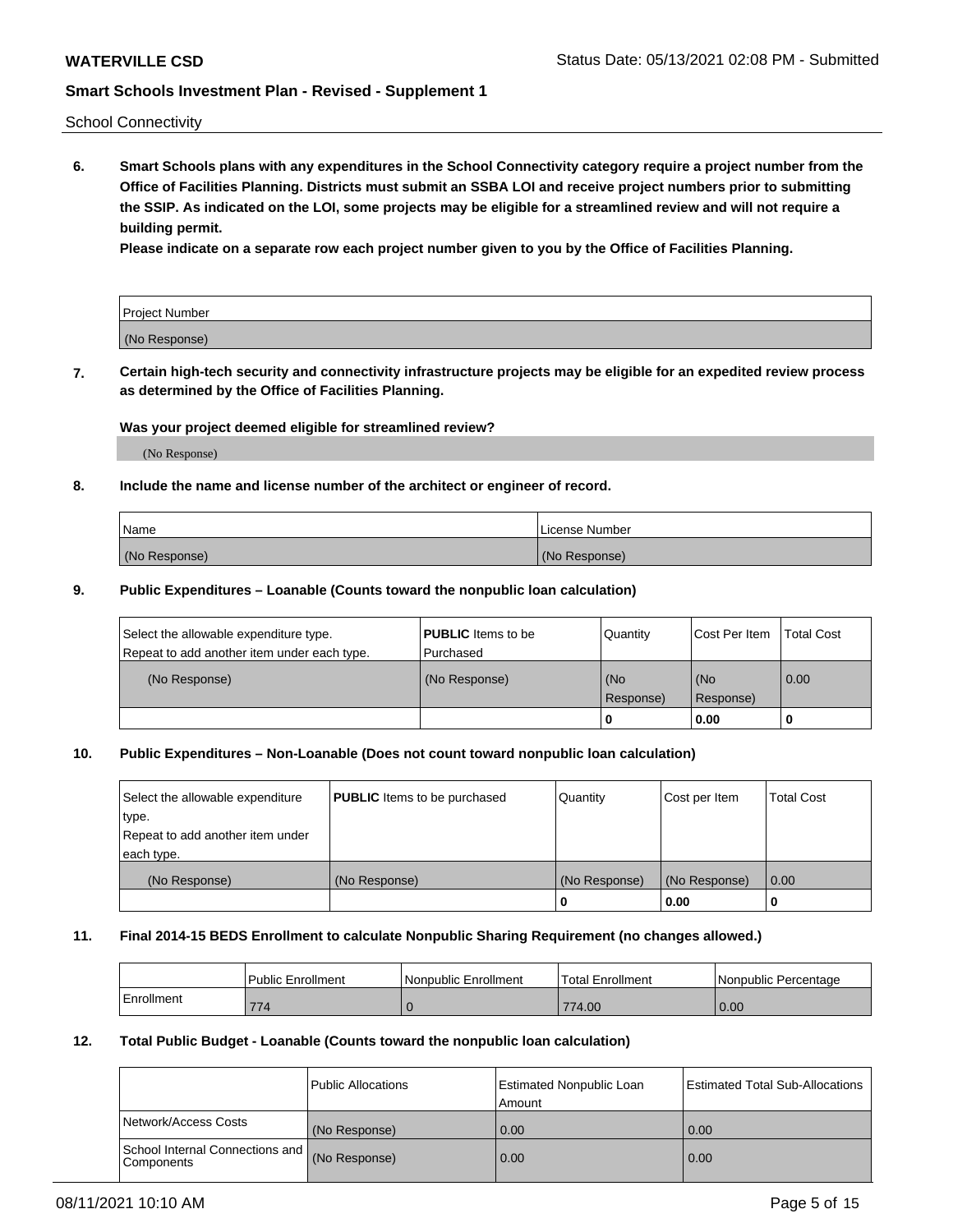School Connectivity

|         | Public Allocations | <b>Estimated Nonpublic Loan</b><br>l Amount | <b>Estimated Total Sub-Allocations</b> |
|---------|--------------------|---------------------------------------------|----------------------------------------|
| l Other | (No Response)      | 0.00                                        | 0.00                                   |
| Totals: | 0.00               | 0                                           |                                        |

## **13. Total Public Budget – Non-Loanable (Does not count toward the nonpublic loan calculation)**

|                                                   | Sub-<br>Allocation |
|---------------------------------------------------|--------------------|
| Network/Access Costs                              | (No Response)      |
| Outside Plant Costs                               | (No Response)      |
| <b>School Internal Connections and Components</b> | (No Response)      |
| Professional Services                             | (No Response)      |
| Testing                                           | (No Response)      |
| <b>Other Upfront Costs</b>                        | (No Response)      |
| <b>Other Costs</b>                                | (No Response)      |
| Totals:                                           | 0.00               |

## **14. School Connectivity Totals**

|                          | Total Sub-Allocations |
|--------------------------|-----------------------|
| Total Loanable Items     | 0.00                  |
| Total Non-Ioanable Items | 0.00                  |
| Totals:                  | 0                     |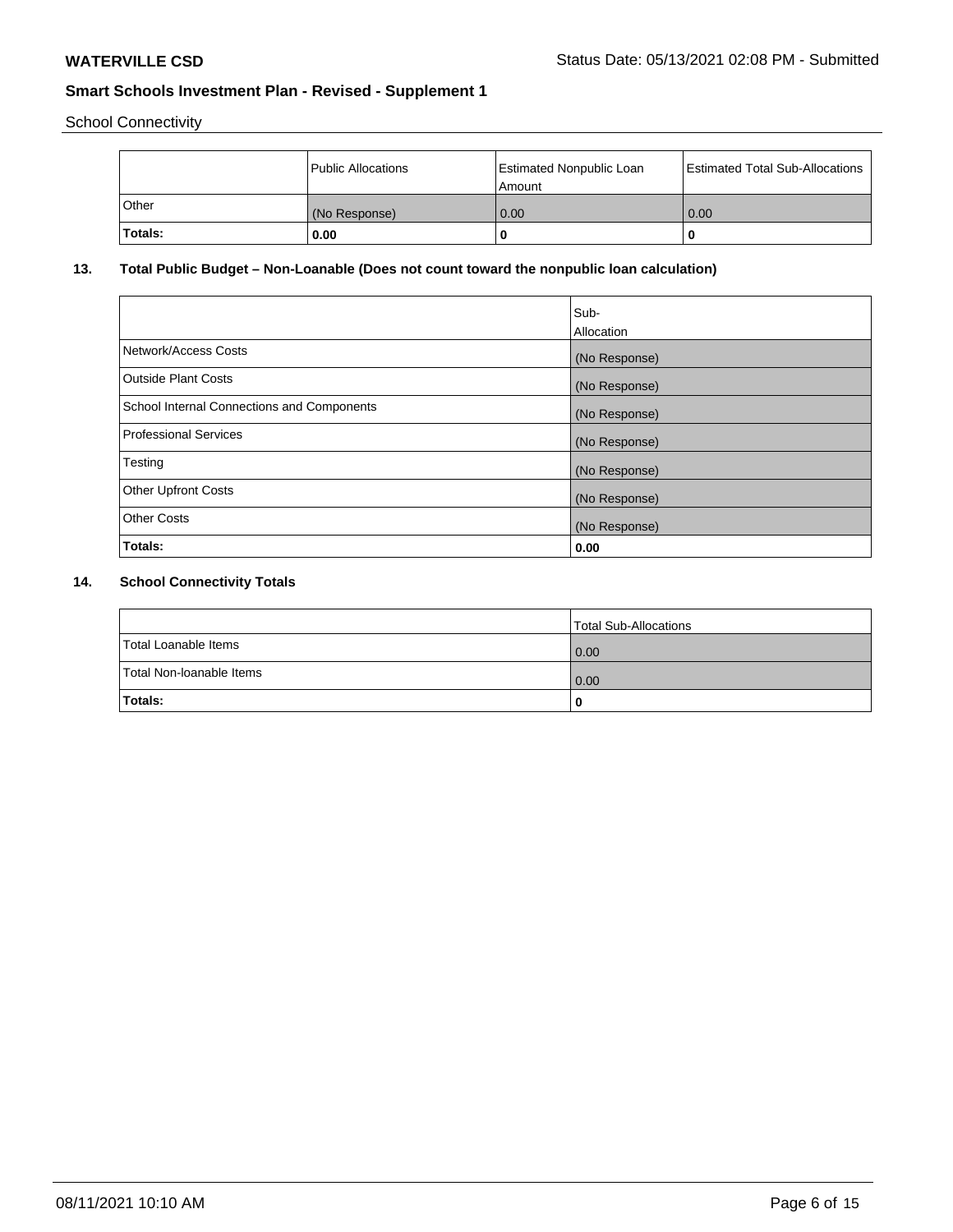Community Connectivity (Broadband and Wireless)

**1. Describe how you intend to use Smart Schools Bond Act funds for high-speed broadband and/or wireless connectivity projects in the community.**

(No Response)

**2. Please describe how the proposed project(s) will promote student achievement and increase student and/or staff access to the Internet in a manner that enhances student learning and/or instruction outside of the school day and/or school building.**

(No Response)

**3. Community connectivity projects must comply with all the necessary local building codes and regulations (building and related permits are not required prior to plan submission).**

 $\Box$  I certify that we will comply with all the necessary local building codes and regulations.

**4. Please describe the physical location of the proposed investment.**

(No Response)

**5. Please provide the initial list of partners participating in the Community Connectivity Broadband Project, along with their Federal Tax Identification (Employer Identification) number.**

| <b>Project Partners</b> | l Federal ID # |
|-------------------------|----------------|
| (No Response)           | (No Response)  |

**6. Please detail the type, quantity, per unit cost and total cost of the eligible items under each sub-category.**

| Select the allowable expenditure | Item to be purchased | Quantity      | Cost per Item | <b>Total Cost</b> |
|----------------------------------|----------------------|---------------|---------------|-------------------|
| type.                            |                      |               |               |                   |
| Repeat to add another item under |                      |               |               |                   |
| each type.                       |                      |               |               |                   |
| (No Response)                    | (No Response)        | (No Response) | (No Response) | 0.00              |
|                                  |                      | o             | 0.00          |                   |

**7. If you are submitting an allocation for Community Connectivity, complete this table.**

**Note that the calculated Total at the bottom of the table must equal the Total allocation for this category that you entered in the SSIP Overview overall budget.**

|                                    | Sub-Allocation |
|------------------------------------|----------------|
| Network/Access Costs               | (No Response)  |
| Outside Plant Costs                | (No Response)  |
| <b>Tower Costs</b>                 | (No Response)  |
| <b>Customer Premises Equipment</b> | (No Response)  |
| <b>Professional Services</b>       | (No Response)  |
| Testing                            | (No Response)  |
| <b>Other Upfront Costs</b>         | (No Response)  |
| <b>Other Costs</b>                 | (No Response)  |
| Totals:                            | 0.00           |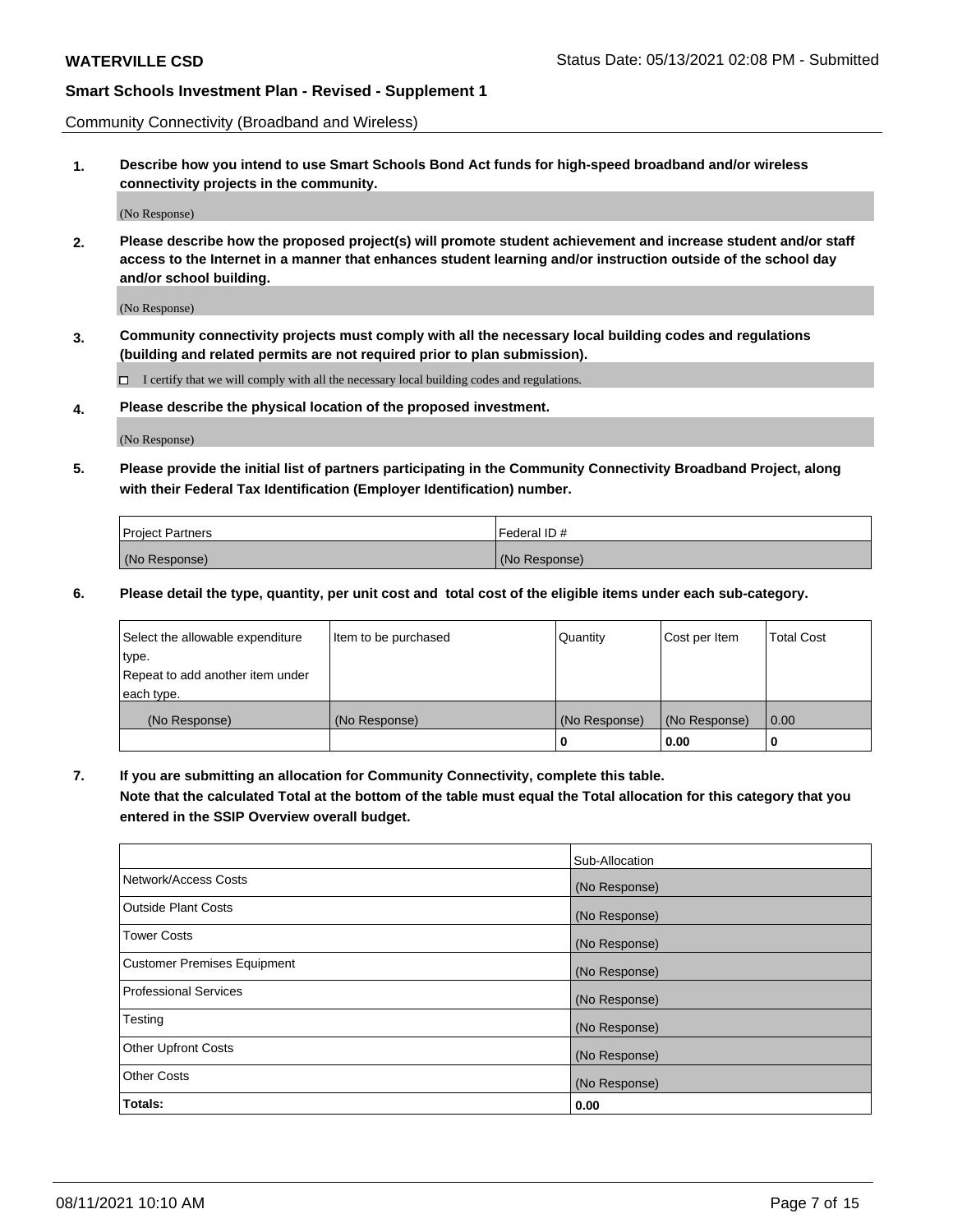### Classroom Learning Technology

**1. In order for students and faculty to receive the maximum benefit from the technology made available under the Smart Schools Bond Act, their school buildings must possess sufficient connectivity infrastructure to ensure that devices can be used during the school day. Smart Schools Investment Plans must demonstrate that sufficient infrastructure that meets the Federal Communications Commission's 100 Mbps per 1,000 students standard currently exists in the buildings where new devices will be deployed, or is a planned use of a portion of Smart Schools Bond Act funds, or is under development through another funding source. Smart Schools Bond Act funds used for technology infrastructure or classroom technology investments must increase the number of school buildings that meet or exceed the minimum speed standard of 100 Mbps per 1,000 students and staff within 12 months. This standard may be met on either a contracted 24/7 firm service or a "burstable" capability. If the standard is met under the burstable criteria, it must be:**

**1. Specifically codified in a service contract with a provider, and**

**2. Guaranteed to be available to all students and devices as needed, particularly during periods of high demand, such as computer-based testing (CBT) periods.**

**Please describe how your district already meets or is planning to meet this standard within 12 months of plan submission.**

(No Response)

- **1a. If a district believes that it will be impossible to meet this standard within 12 months, it may apply for a waiver of this requirement, as described on the Smart Schools website. The waiver must be filed and approved by SED prior to submitting this survey.**
	- By checking this box, you are certifying that the school district has an approved waiver of this requirement on file with the New York State Education Department.
- **2. Connectivity Speed Calculator (Required). If the district currently meets the required speed, enter "Currently Met" in the last box: Expected Date When Required Speed Will be Met.**

|                  | l Number of     | Required Speed | Current Speed in | <b>Expected Speed</b> | <b>Expected Date</b>                |
|------------------|-----------------|----------------|------------------|-----------------------|-------------------------------------|
|                  | <b>Students</b> | l in Mbps      | l Mbps           | to be Attained        | When Required                       |
|                  |                 |                |                  |                       | Within 12 Months  Speed Will be Met |
| Calculated Speed | (No Response)   | 0.00           | (No Response)    | l (No Response)       | (No Response)                       |

**3. If the district wishes to have students and staff access the Internet from wireless devices within the school building, or in close proximity to it, it must first ensure that it has a robust Wi-Fi network in place that has sufficient bandwidth to meet user demand.**

**Please describe how you have quantified this demand and how you plan to meet this demand.**

(No Response)

**4. All New York State public school districts are required to complete and submit an Instructional Technology Plan survey to the New York State Education Department in compliance with Section 753 of the Education Law and per Part 100.12 of the Commissioner's Regulations.**

**Districts that include educational technology purchases as part of their Smart Schools Investment Plan must have a submitted and approved Instructional Technology Plan survey on file with the New York State Education Department.**

- By checking this box, you are certifying that the school district has an approved Instructional Technology Plan survey on file with the New York State Education Department.
- **5. Describe the devices you intend to purchase and their compatibility with existing or planned platforms or systems. Specifically address the adequacy of each facility's electrical, HVAC and other infrastructure necessary to install and support the operation of the planned technology.**

(No Response)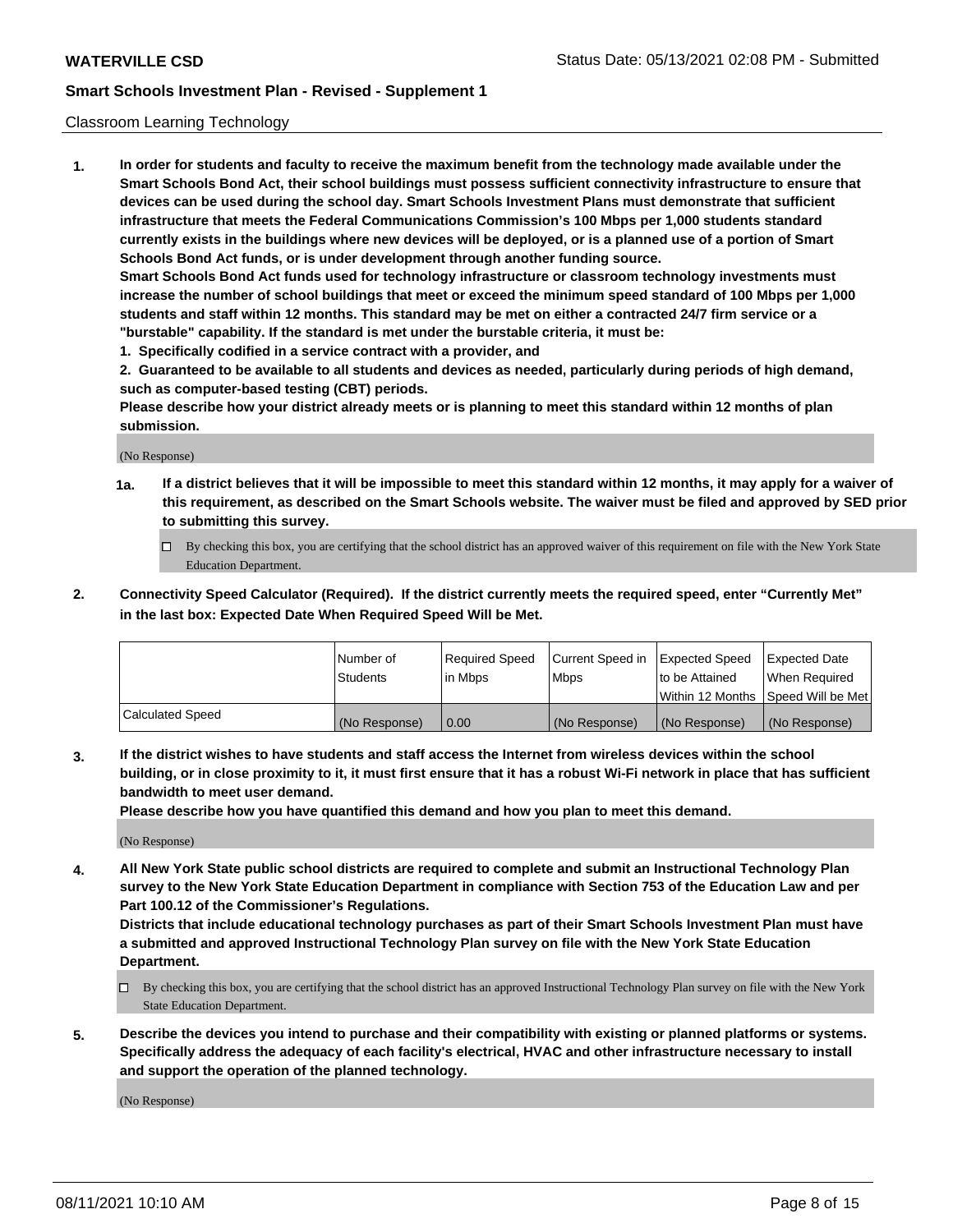### Classroom Learning Technology

- **6. Describe how the proposed technology purchases will:**
	- **> enhance differentiated instruction;**
	- **> expand student learning inside and outside the classroom;**
	- **> benefit students with disabilities and English language learners; and**
	- **> contribute to the reduction of other learning gaps that have been identified within the district.**

**The expectation is that districts will place a priority on addressing the needs of students who struggle to succeed in a rigorous curriculum. Responses in this section should specifically address this concern and align with the district's Instructional Technology Plan (in particular Question 2 of E. Curriculum and Instruction: "Does the district's instructional technology plan address the needs of students with disabilities to ensure equitable access to instruction, materials and assessments?" and Question 3 of the same section: "Does the district's instructional technology plan address the provision of assistive technology specifically for students with disabilities to ensure access to and participation in the general curriculum?")**

**In addition, describe how the district ensures equitable access to instruction, materials and assessments and participation in the general curriculum for both SWD and English Language Learners/Multilingual Learners (ELL/MLL) students.**

**Please note: If this plan has been identified as a Remote Learning Plan to be submitted and reviewed on an expedited basis, the district should explain how this plan will facilitate remote and hybrid learning, in lieu of responding to the question above.**

(No Response)

**7. Where appropriate, describe how the proposed technology purchases will enhance ongoing communication with parents and other stakeholders and help the district facilitate technology-based regional partnerships, including distance learning and other efforts.**

(No Response)

**8. Describe the district's plan to provide professional development to ensure that administrators, teachers and staff can employ the technology purchased to enhance instruction successfully.**

**Note: This response should be aligned and expanded upon in accordance with your district's response to Question 1 of F. Professional Development of your Instructional Technology Plan: "Please provide a summary of professional development offered to teachers and staff, for the time period covered by this plan, to support technology to enhance teaching and learning. Please include topics, audience and method of delivery within your summary."**

**Please note: If this plan has been identified as a Remote Learning Plan to be submitted and reviewed on an expedited basis, the district should provide a statement confirming that the district has provided or will provide professional development on these devices to its staff, in lieu of responding to the question above.**

(No Response)

- **9. Districts must contact one of the SUNY/CUNY teacher preparation programs listed on the document on the left side of the page that supplies the largest number of the district's new teachers to request advice on innovative uses and best practices at the intersection of pedagogy and educational technology.**
	- $\Box$  By checking this box, you certify that you have contacted the SUNY/CUNY teacher preparation program that supplies the largest number of your new teachers to request advice on these issues.

### **9a. Please enter the name of the SUNY or CUNY Institution that you contacted.**

(No Response)

**9b. Enter the primary Institution phone number.**

(No Response)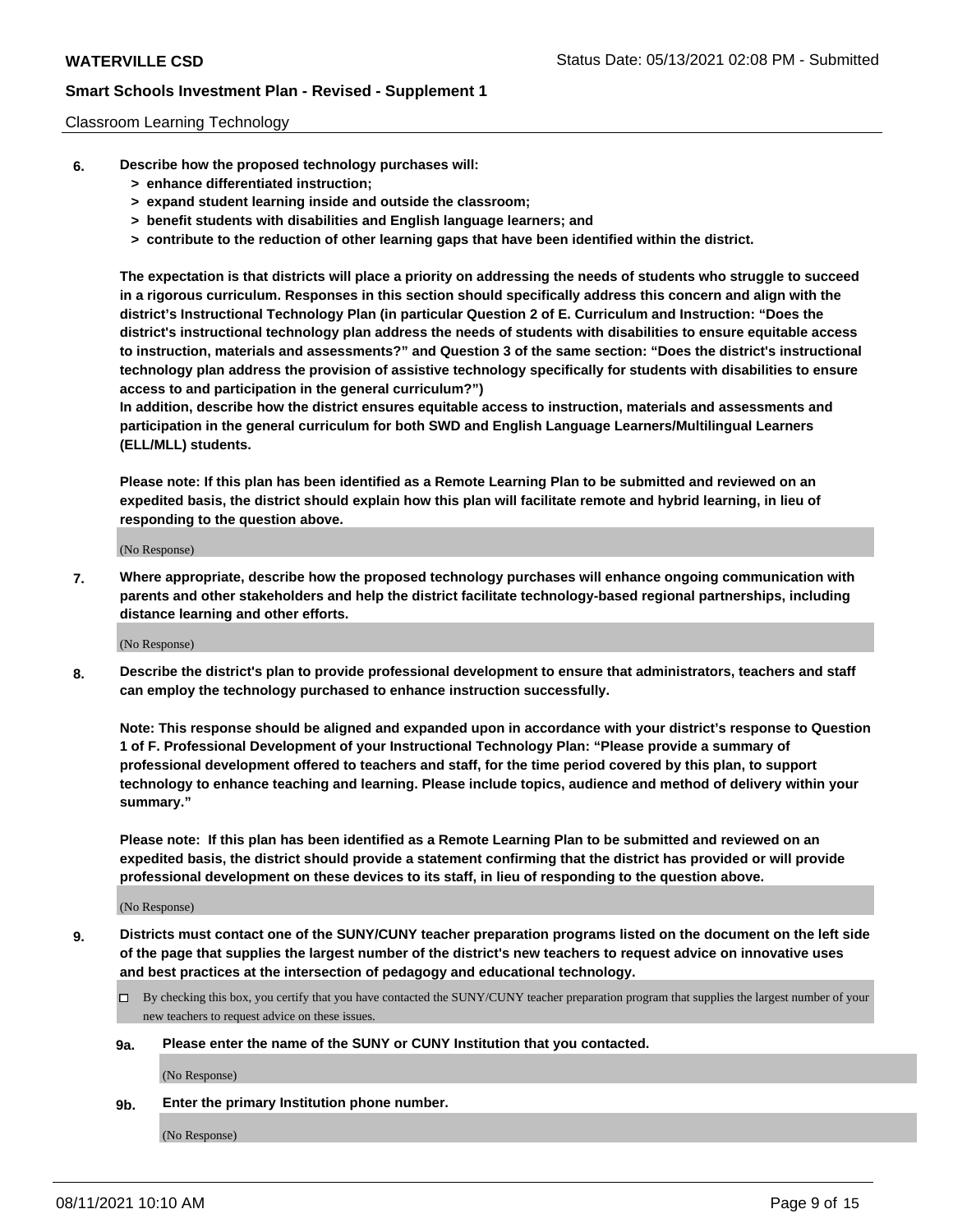Classroom Learning Technology

**9c. Enter the name of the contact person with whom you consulted and/or will be collaborating with on innovative uses of technology and best practices.**

(No Response)

**10. To ensure the sustainability of technology purchases made with Smart Schools funds, districts must demonstrate a long-term plan to maintain and replace technology purchases supported by Smart Schools Bond Act funds. This sustainability plan shall demonstrate a district's capacity to support recurring costs of use that are ineligible for Smart Schools Bond Act funding such as device maintenance, technical support, Internet and wireless fees, maintenance of hotspots, staff professional development, building maintenance and the replacement of incidental items. Further, such a sustainability plan shall include a long-term plan for the replacement of purchased devices and equipment at the end of their useful life with other funding sources.**

 $\square$  By checking this box, you certify that the district has a sustainability plan as described above.

**11. Districts must ensure that devices purchased with Smart Schools Bond funds will be distributed, prepared for use, maintained and supported appropriately. Districts must maintain detailed device inventories in accordance with generally accepted accounting principles.**

By checking this box, you certify that the district has a distribution and inventory management plan and system in place.

**12. Please detail the type, quantity, per unit cost and total cost of the eligible items under each sub-category.**

| Select the allowable expenditure | Iltem to be Purchased | Quantity      | Cost per Item | Total Cost |
|----------------------------------|-----------------------|---------------|---------------|------------|
| type.                            |                       |               |               |            |
| Repeat to add another item under |                       |               |               |            |
| each type.                       |                       |               |               |            |
| (No Response)                    | (No Response)         | (No Response) | (No Response) | 0.00       |
|                                  |                       |               | 0.00          |            |

### **13. Final 2014-15 BEDS Enrollment to calculate Nonpublic Sharing Requirement (no changes allowed.)**

|                   | l Public Enrollment | Nonpublic Enrollment | <b>Total Enrollment</b> | <i>Nonpublic</i><br>Percentage |
|-------------------|---------------------|----------------------|-------------------------|--------------------------------|
| <b>Enrollment</b> | 774                 |                      | 774.00                  | 0.00                           |

### **14. If you are submitting an allocation for Classroom Learning Technology complete this table.**

|                          | Public School Sub-Allocation | <b>Estimated Nonpublic Loan</b><br>Amount | Estimated Total Public and<br>Nonpublic Sub-Allocation |
|--------------------------|------------------------------|-------------------------------------------|--------------------------------------------------------|
|                          |                              | (Based on Percentage Above)               |                                                        |
| Interactive Whiteboards  | (No Response)                | 0.00                                      | 0.00                                                   |
| <b>Computer Servers</b>  | (No Response)                | 0.00                                      | 0.00                                                   |
| <b>Desktop Computers</b> | (No Response)                | 0.00                                      | 0.00                                                   |
| <b>Laptop Computers</b>  | (No Response)                | 0.00                                      | 0.00                                                   |
| <b>Tablet Computers</b>  | (No Response)                | 0.00                                      | 0.00                                                   |
| <b>Other Costs</b>       | (No Response)                | 0.00                                      | 0.00                                                   |
| Totals:                  | 0.00                         | 0                                         | 0                                                      |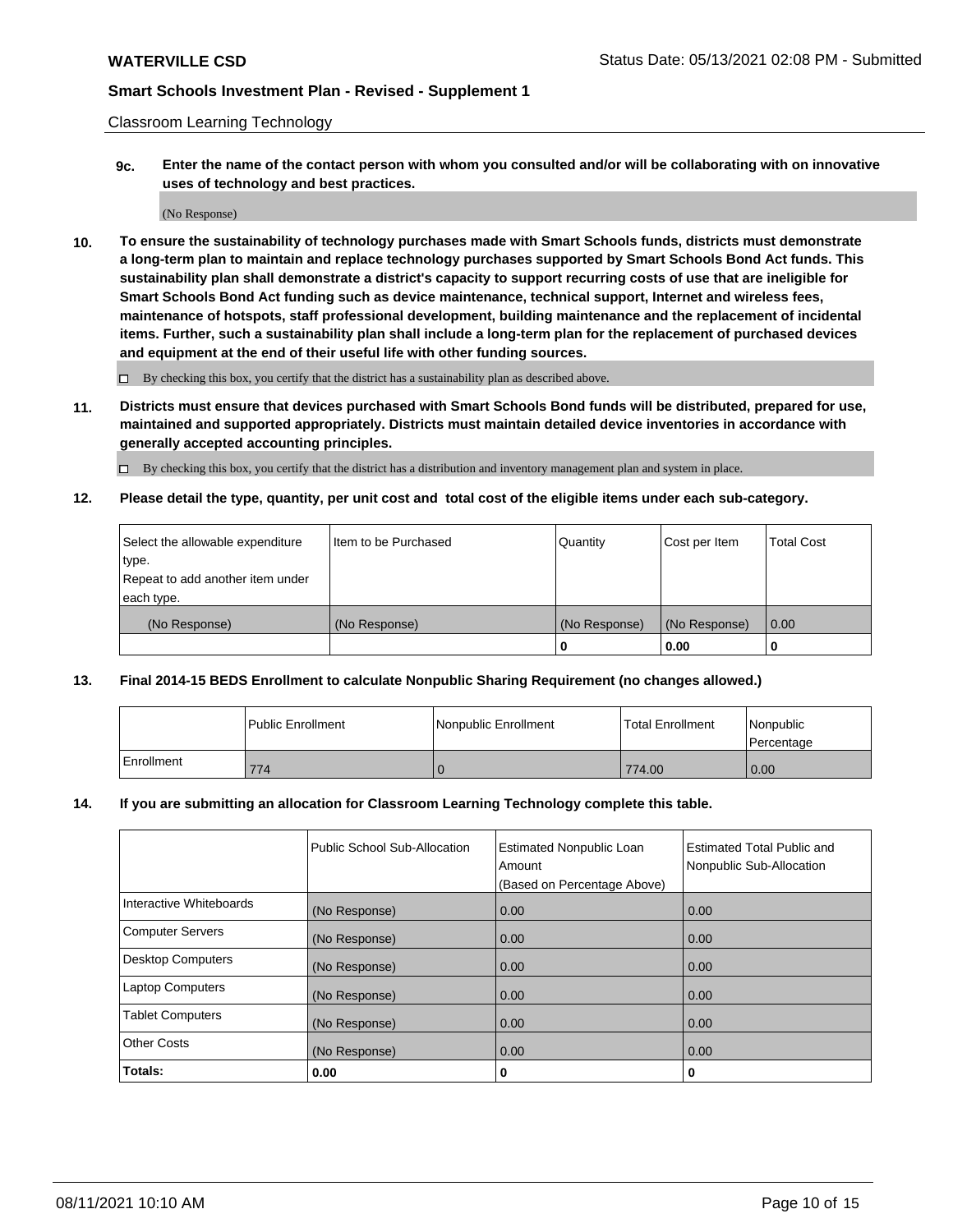### Pre-Kindergarten Classrooms

**1. Provide information regarding how and where the district is currently serving pre-kindergarten students and justify the need for additional space with enrollment projections over 3 years.**

This application does not consider additional space. This application is for the appropriate modification of existing classrooms to serve as Pre-K classrooms as recommended by NYSED Facilities Planning. Currently, as in many small school districts, classrooms at the elementary level were constructed for the average elementary age students.

Over the last two decades, providing services to Pre-Kindergarten students has become an integral part of the instructional program.. As in many small districts, the pre-kindergarten students were assigned to available spaces rather than to spaces designed to support 3 or 4 year old students. One of the biggest issues is the assignment of group/hall area bathrooms that are not appropriate for these students. The remote locations of the bathrooms require that the students travel with an aid or assistant to a facility designed for students double their age.

With the recommendation of NY Facilities Managment, Waterville Central is proposing constructing an age appropriate, ADA compliant, toilet facility located between the two existing Pre-K classrooms.

- **2. Describe the district's plan to construct, enhance or modernize education facilities to accommodate prekindergarten programs. Such plans must include:**
	- **Specific descriptions of what the district intends to do to each space;**
	- **An affirmation that new pre-kindergarten classrooms will contain a minimum of 900 square feet per classroom;**
	- **The number of classrooms involved;**
	- **The approximate construction costs per classroom; and**
	- **Confirmation that the space is district-owned or has a long-term lease that exceeds the probable useful life of the improvements.**

The recommendation of NY Facilities management impacts two classrooms. The existing pre-k classrooms currently are larger than 900 square ft each and the resulting spaces will still meet that standard. The classrooms are located in the Waterville Elementary building and is owned by the districts.

The proposed project for the construction of one bathroom shared by two classrooms will cost \$100,000. This is \$50,000 per classroom.

**3. Smart Schools Bond Act funds may only be used for capital construction costs. Describe the type and amount of additional funds that will be required to support ineligible ongoing costs (e.g. instruction, supplies) associated with any additional pre-kindergarten classrooms that the district plans to add.**

The district has developed a budget of \$99,270. This will include only the cost of demolition and construction of the ADA compliant bathroom. All program costs for the Pre-K program are currently included in the annual budget for the Waterville Central School district.

**4. All plans and specifications for the erection, repair, enlargement or remodeling of school buildings in any public school district in the State must be reviewed and approved by the Commissioner. Districts that plan capital projects using their Smart Schools Bond Act funds will undergo a Preliminary Review Process by the Office of Facilities Planning.**

**Please indicate on a separate row each project number given to you by the Office of Facilities Planning.**

| Project Number        |  |
|-----------------------|--|
| 41-19-02-04-0-003-016 |  |
|                       |  |

**5. Please detail the type, quantity, per unit cost and total cost of the eligible items under each sub-category.**

| Select the allowable expenditure<br>type.<br>Repeat to add another item under<br>each type. | Item to be purchased                                 | Quantity | Cost per Item | <b>Total Cost</b> |
|---------------------------------------------------------------------------------------------|------------------------------------------------------|----------|---------------|-------------------|
| Enhance/Modernize<br><b>Educational Facilities</b>                                          | demolition of existing space                         |          | 11,590.00     | 11,590.00         |
| Enhance/Modernize<br><b>Educational Facilities</b>                                          | Purchase of wood, plastics and<br>composite casework |          | 8.000.00      | 8,000.00          |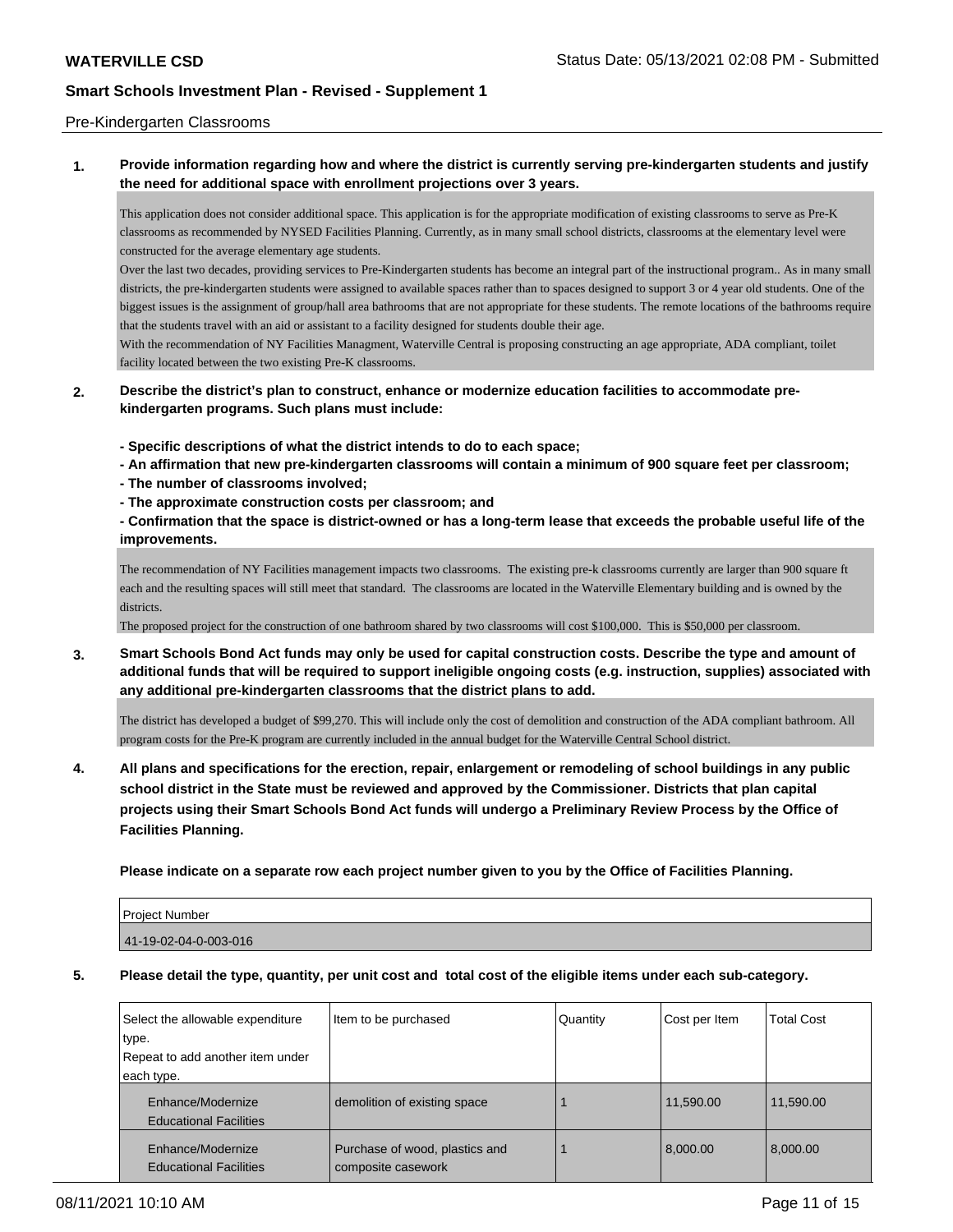## Pre-Kindergarten Classrooms

| Select the allowable expenditure<br>type.<br>Repeat to add another item under<br>each type. | Item to be purchased             | Quantity       | Cost per Item | <b>Total Cost</b> |
|---------------------------------------------------------------------------------------------|----------------------------------|----------------|---------------|-------------------|
| Enhance/Modernize<br><b>Educational Facilities</b>                                          | <b>Toilet Room Doors</b>         | $\overline{2}$ | 7,500.00      | 15,000.00         |
| Enhance/Modernize<br><b>Educational Facilities</b>                                          | GWB Walls per Square Ft          | 400            | 8.00          | 3,200.00          |
| Enhance/Modernize<br><b>Educational Facilities</b>                                          | Thermal and moisture protectant  | 1              | 500.00        | 500.00            |
| Enhance/Modernize<br><b>Educational Facilities</b>                                          | ceramic tile Floor per square ft | 60             | 15.00         | 900.00            |
| Enhance/Modernize<br><b>Educational Facilities</b>                                          | ceramic tile wall per square ft  | 300            | 12.00         | 3,600.00          |
| Enhance/Modernize<br><b>Educational Facilities</b>                                          | VCT Floor per square ft          | 1,500          | 5.00          | 7,500.00          |
| Enhance/Modernize<br><b>Educational Facilities</b>                                          | Act Ceilings per square ft       | 1,540          | 2.00          | 3,080.00          |
| Enhance/Modernize<br><b>Educational Facilities</b>                                          | Painting per square ft           | 1,540          | 2.00          | 3,080.00          |
| Enhance/Modernize<br><b>Educational Facilities</b>                                          | <b>Tack boards</b>               | 2              | 800.00        | 1,600.00          |
| Enhance/Modernize<br><b>Educational Facilities</b>                                          | toilet room accessories          | 6              | 100.00        | 600.00            |
| Enhance/Modernize<br><b>Educational Facilities</b>                                          | plumbing modifications           | 1              | 10,000.00     | 10,000.00         |
| Enhance/Modernize<br><b>Educational Facilities</b>                                          | exhaust fans installation        | 1              | 3,000.00      | 3,000.00          |
| Enhance/Modernize<br><b>Educational Facilities</b>                                          | lighting installation square ft  | 1,540          | 3.00          | 4,620.00          |
| <b>Other Costs</b>                                                                          | Architect                        | $\mathbf{1}$   | 15,000.00     | 15,000.00         |
| <b>Other Costs</b>                                                                          | Clerk of the works               | $\mathbf{1}$   | 3,000.00      | 3,000.00          |
| Enhance/Modernize<br><b>Educational Facilities</b>                                          | construction contingency         | 1              | 5,000.00      | 5,000.00          |
|                                                                                             |                                  | 6,898          | 64,537.00     | 99,270            |

**6. If you have made an allocation for Pre-Kindergarten Classrooms, complete this table.**

**Note that the calculated Total at the bottom of the table must equal the Total allocation for this category that you entered in the SSIP Overview overall budget.**

|                                          | Sub-Allocation |
|------------------------------------------|----------------|
| Construct Pre-K Classrooms               | 0.00           |
| Enhance/Modernize Educational Facilities | 81,270.00      |
| Other Costs                              | 18,000.00      |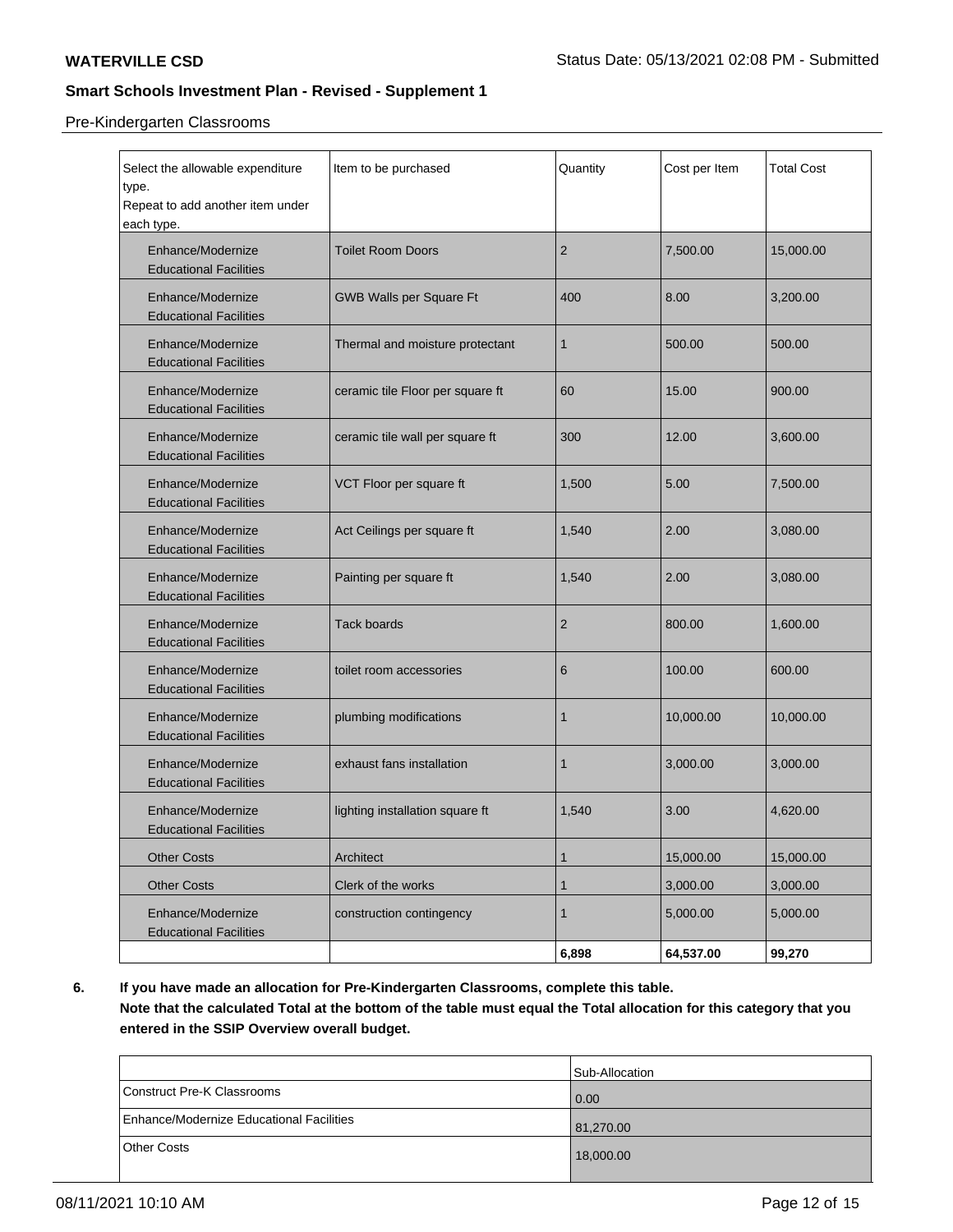Pre-Kindergarten Classrooms

| Totals: | 99,270.00      |
|---------|----------------|
|         | Sub-Allocation |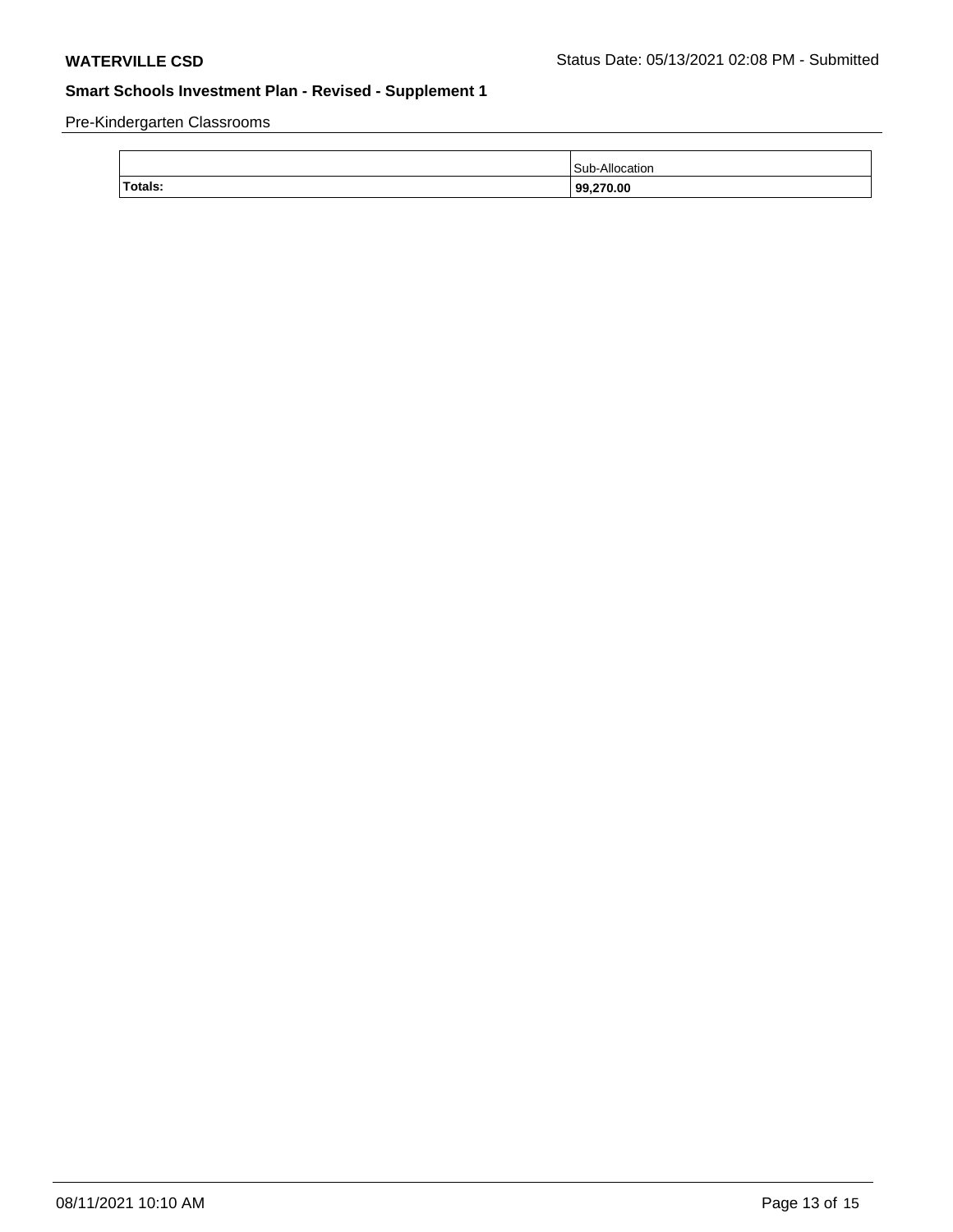Replace Transportable Classrooms

**1. Describe the district's plan to construct, enhance or modernize education facilities to provide high-quality instructional space by replacing transportable classrooms.**

(No Response)

**2. All plans and specifications for the erection, repair, enlargement or remodeling of school buildings in any public school district in the State must be reviewed and approved by the Commissioner. Districts that plan capital projects using their Smart Schools Bond Act funds will undergo a Preliminary Review Process by the Office of Facilities Planning.**

**Please indicate on a separate row each project number given to you by the Office of Facilities Planning.**

| Project Number |  |
|----------------|--|
|                |  |
|                |  |
|                |  |
|                |  |
| (No Response)  |  |
|                |  |
|                |  |
|                |  |

**3. For large projects that seek to blend Smart Schools Bond Act dollars with other funds, please note that Smart Schools Bond Act funds can be allocated on a pro rata basis depending on the number of new classrooms built that directly replace transportable classroom units.**

**If a district seeks to blend Smart Schools Bond Act dollars with other funds describe below what other funds are being used and what portion of the money will be Smart Schools Bond Act funds.**

(No Response)

**4. Please detail the type, quantity, per unit cost and total cost of the eligible items under each sub-category.**

| Select the allowable expenditure | Item to be purchased | Quantity      | Cost per Item | Total Cost |
|----------------------------------|----------------------|---------------|---------------|------------|
| ∣type.                           |                      |               |               |            |
| Repeat to add another item under |                      |               |               |            |
| each type.                       |                      |               |               |            |
| (No Response)                    | (No Response)        | (No Response) | (No Response) | 0.00       |
|                                  |                      | u             | 0.00          |            |

**5. If you have made an allocation for Replace Transportable Classrooms, complete this table. Note that the calculated Total at the bottom of the table must equal the Total allocation for this category that you entered in the SSIP Overview overall budget.**

|                                                | Sub-Allocation |
|------------------------------------------------|----------------|
| Construct New Instructional Space              | (No Response)  |
| Enhance/Modernize Existing Instructional Space | (No Response)  |
| Other Costs                                    | (No Response)  |
| Totals:                                        | 0.00           |